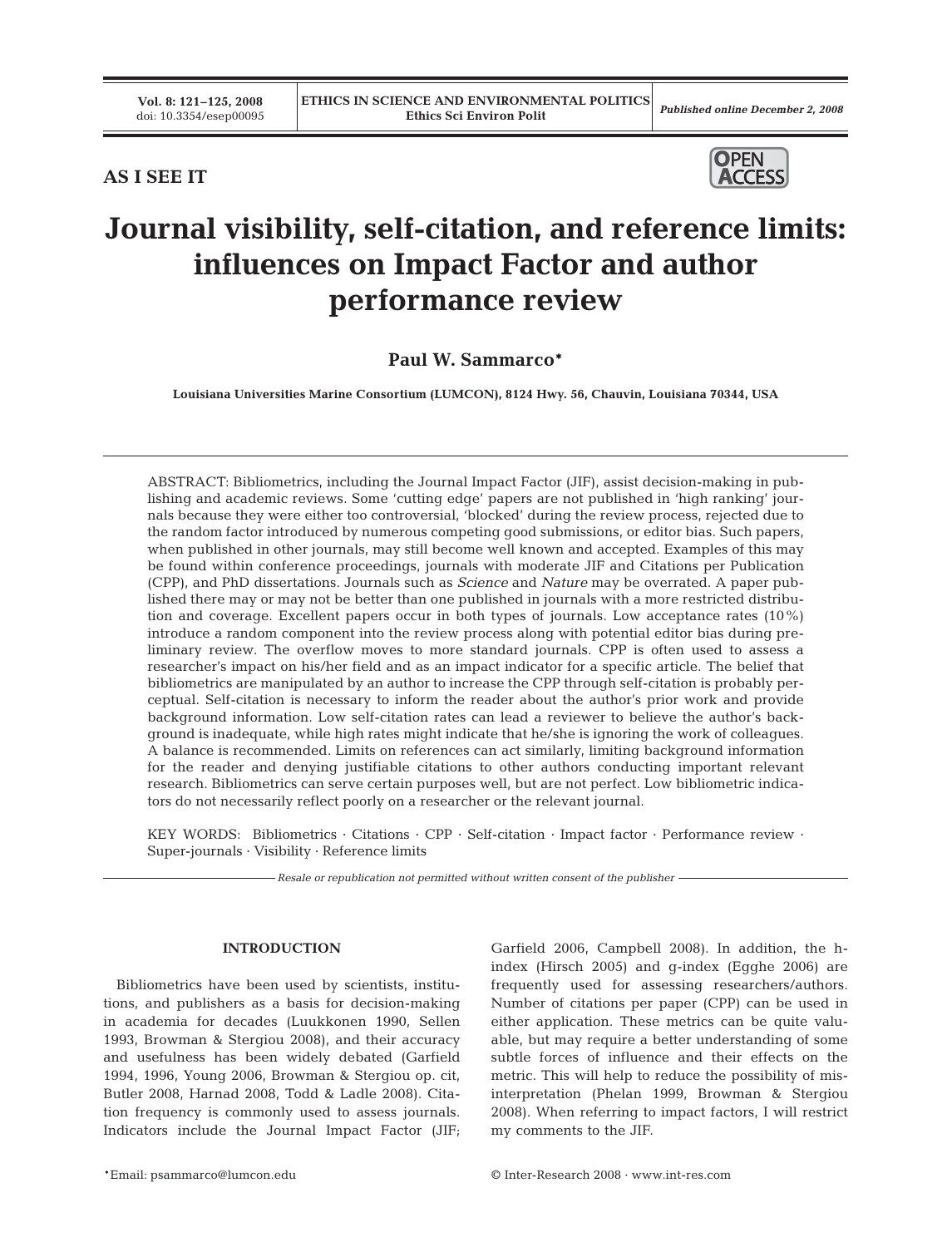Here, I will show how journal visibility alone, particularly with respect to 'super' vs. standard journals, can distort CPP and perception of the quality of an article, and how random effects and editor bias can affect the probability of acceptance in the super-journals. I will also discuss how self-citations, necessary to the publishing process, can be mis-perceived by reviewers of papers, proposals, and performance. Finally, the side effects and disadvantages for both the author and the reader of limiting the number of references given in a paper will also be considered.

#### **CITATIONS AND THE JOURNAL IMPACT FACTOR**

The JIF (Garfield 2006) has been used as an indicator of how well-read a journal is and how wellaccepted the papers published in it are. Citation frequency alone, however, can be misleading. It is important to take the visibility of the journal into account, because visibility of the article can have as much of an influence on the metric as its quality (Peritz 1995, Opthof 1997, Marusic & Marusic 1999, Porta et al. 2003). Papers that are more widely distributed, both in print and in electronic form, may become better known. In the current electronic age, online distribution and open access to articles has greatly increased the visibility and accessibility of publications, authors, and journals (Ugolini & Casilli 2003, Taylor et al. 2008), with some exceptions (e.g. Chinese scientific journals; Marusic & Marusic 1999, Ren & Rousseau 2002). The internet has had the effect of leveling the playing field in publishing. Many journals are getting attention not previously received (Harzing & van der Wal 2008).

Scientists often cite material to which they have been readily exposed, often from high impact journals. These journals have greater exposure, people more readily see the articles in them, the articles are cited more often, and thus the journal impact factor increases (Hecht et al. 1998). This is a positive feedback loop, maintained at a high financial cost to the publisher, generated by substantial marketing, promotion, and distribution activities.

#### **'SUPER-JOURNALS' VS. STANDARD JOURNALS**

The best example of high impact journals are the 'super journals' (e.g. *Science*, *Nature*). Because of the skewed visibility and attention they receive, their impact factors may be overrated (Campbell 2008). It is perceived that publications in these journals represent higher quality research, and thus a paper published there may be of a higher quality and therefore yield a higher CPP than one published in a specialty journal

with a more restricted coverage and distribution. A close examination of such super-journals vs. journals such as *Marine Biology*, *Marine Ecology Progress Series*, or *Journal of Experimental Biology and Ecology* will reveal that 'cutting edge' and more standard papers appear in both.

Many excellent articles are submitted to the superjournals. These journals have a very high rejection rate (≥90%, Bloom 2000). Most manuscripts do not pass a preliminary screening process by an editorial board member — a person who has a general working knowledge of the field covered by a given paper, but may or may not have in-depth knowledge of the specific topic. The journal's necessity of a high rejection rate and its potentially relatively shallow preliminary scan introduces a substantial random component into the review process. When the editor is presented with a large number of good choices but a small number of slots for acceptance, a large component of luck and potential bias can enter into the equation for (or against) the submission. In the words of Browman & Stergiou (2008, p. 2), 'Once competition reaches such rarefied levels, decisions come down to qualitative judgments; that is, to people being people. No metric will change that.' The overflow of rejected excellent papers, however, will move downhill to the more standard journals, and there they will be published. The result is a high variance in citation rates within both types of journals. Indeed, Seglen (1994) (also see Whitehouse 2001) found no correlation between citation frequency of an article and JIF, and Garfield (2006) has pointed out that some articles published in journals with the highest JIFs are either lightly cited or not cited at all (cf. Browman & Stergiou 2008).

Should CPPs derived from papers published in super-journals vs*.* standard scientific journals be taken at face value? One might expect that a paper published in a journal such as *Science* would, on average, receive more citations than if the same paper was published in, for example, *Marine Biology* — purely on the basis of visibility. The quality of the science presented would be the same whether published in either place, but one would expect a difference in CPP. This opens up the question as to whether a weighting factor designed to compensate for visibility should be used for publications in these respective sets of journals. I believe that this might be a fruitful area for future research.

## **CITATIONS AND AUTHOR PERFORMANCE REVIEWS**

Citation frequency and the impact factor of the journals in which a researcher has published is often used for the assessment of their impact on the field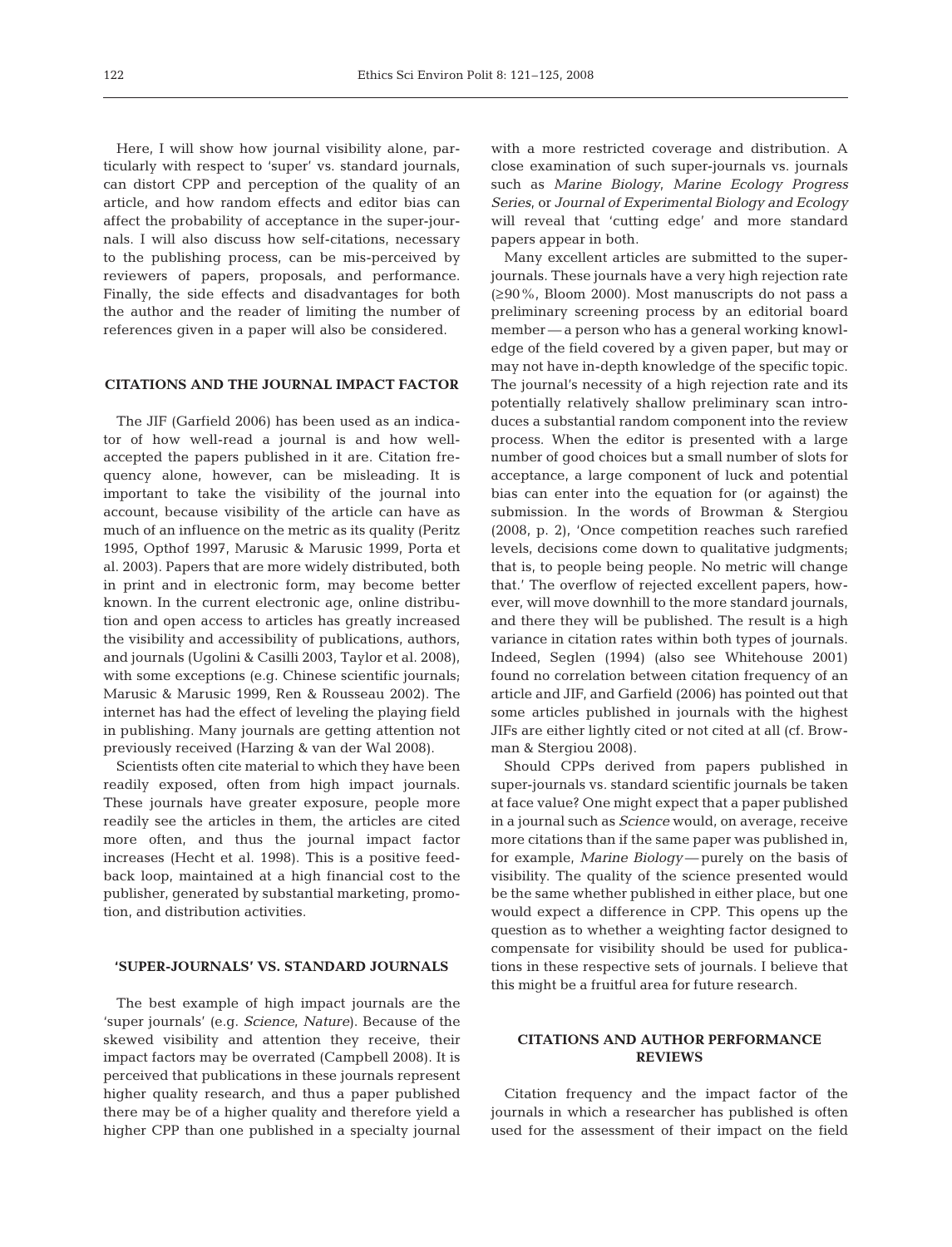for considerations such as salary increments, promotion, and tenure (Bordons et al. 2002). These metrics are often misleading, and Garfield (1996) has recommended that, although JIF can be important in evaluating a journal, it should not be used in faculty evaluation. Browman & Stergiou (2008, p. 2) state that 'it is not always […] the best articles that get published in the top journals.' Interestingly, one may not necessarily receive the highest citation frequency for the article (or articles) that one personally believes is of greatest importance. Perhaps what we individually feel are our most important contributions to science are not necessarily such.

Some believe that CPP can be manipulated by the researcher by increasing self-citation and, as a result, increasing the apparent acceptance of their work (Garcia-Ferrer & Poncela 2002, Pichappan & Sarasvady 2002). One could theoretically cite oneself at every opportunity (West & Stenius 2005). Adjustments have recently been proposed for the h-index to help correct it for self-citations (Schreiber 2007a,b). There are a number of ways in which self-citation can automatically increase. For example, working in large collaborative groups can potentially influence the self-citation rate, as there are simply more authors to cite the same paper. Van Raan (1998), however, found that correcting for self-citations where international collaborations are concerned does not play a significant role in amplifying the CPP. Fowler & Aksnes (2007) found that author self-citation does influence citation rates of one's work later; however, Aksnes (2003) found that it plays only a minor role in affecting this increase. Fassoulaki et al. (2002) found that omitting self-citations from 36 journals did not change their JIF.

Self-citation is necessary for the author to orient the reader with respect to their prior work, providing critical background for the current work being reported, particularly if the paper is one in a series. Bonzi (1998) and Bonzi & Snyder (1991) found no difference in motivation for citing oneself vs. others. Gami et al. (2004) and Kovacic & Misak (2004) found that selfcitation frequency was not associated with the quality of a publication. It is likely that the abuse in this area is perceived and not real. Reviewers of grant proposals or submitted manuscripts often interpret lack of self-citation as a sign that the author has little or no background on the subject in question. On the other hand, they perceive over self-citation as a sign of the author's narcissism and of ignoring the research of their co-workers. A viable approach probably lies in moderate citation of an author's own papers, only to the extent required to provide adequate background information.

The impact factor of journals in which a scientist has published is also regularly considered in performance reviews. Campbell (2008) notes that this is inappropriate. He found that several researchers reported their highest citation rates as coming from publications in obscure journals — primarily due to novel techniques reported therein. Some valuable, cutting-edge papers are not published in 'high ranking' journals. Some classic, vanguard papers have been published in conference proceedings (e.g. Antonius 1981a,b), journals with a moderate JIF (e.g. Lang 1971, 1973; *Bulletin of Marine Science*, JIF = 1.093, 2006 ranking 42nd among 79 in the Marine and Freshwater Biology category), and even PhD dissertations (Harrigan 1972). Google Scholar is one example of a search engine that has opened up access to books, conference papers, non-US journals, etc. (Harzing & van der Wal 2008).

Publication of key papers in journals with lower impact factors might also occur because the papers are too controversial to be included in a higher ranking journal, despite the fact that editors of such journals are continually under pressure to find 'hot papers' (Garfield 1996). On the other hand, a submitted paper may be 'blocked' by reviewers or an editor with competing interests who may feel threatened in some way by the new results (Anonymous 2007, Sammarco 2008, author's pers. obs.). Good, solid scientific work however dies hard and, through time, will eventually surface somewhere in the published literature and has a calculable chance of becoming well-known and wellaccepted by the scientific community. It simply takes longer through alternate channels.

### **IMPACT OF AN IMPOSED LIMIT FOR LITERATURE CITED**

Some journals are now limiting the number of references to be cited within an article, understandably due to the high number of papers being published there and resultant increases in the cost of production (e.g. *Marine Ecology Progress Series*, generally 1 page of citations for 5 pages of text). Unfortunately, this can affect CPP for the authors referenced in the paper and the JIF for the journals being referred to. It can also affect the impact factor of the journal imposing the limit by potentially limiting the number of journal selfcitations within the article. Further, the restricted author will most likely deny herself/himself justifiable self-citations.

Limiting number of citations would appear to be a negative step for a journal. It can limit an author in providing a full background on his/her research topic. In addition, as occurs frequently in reviewing, it opens the author up to criticism regarding 'insufficient literature review', which then becomes un-addressable because of the very restrictions that precipitated the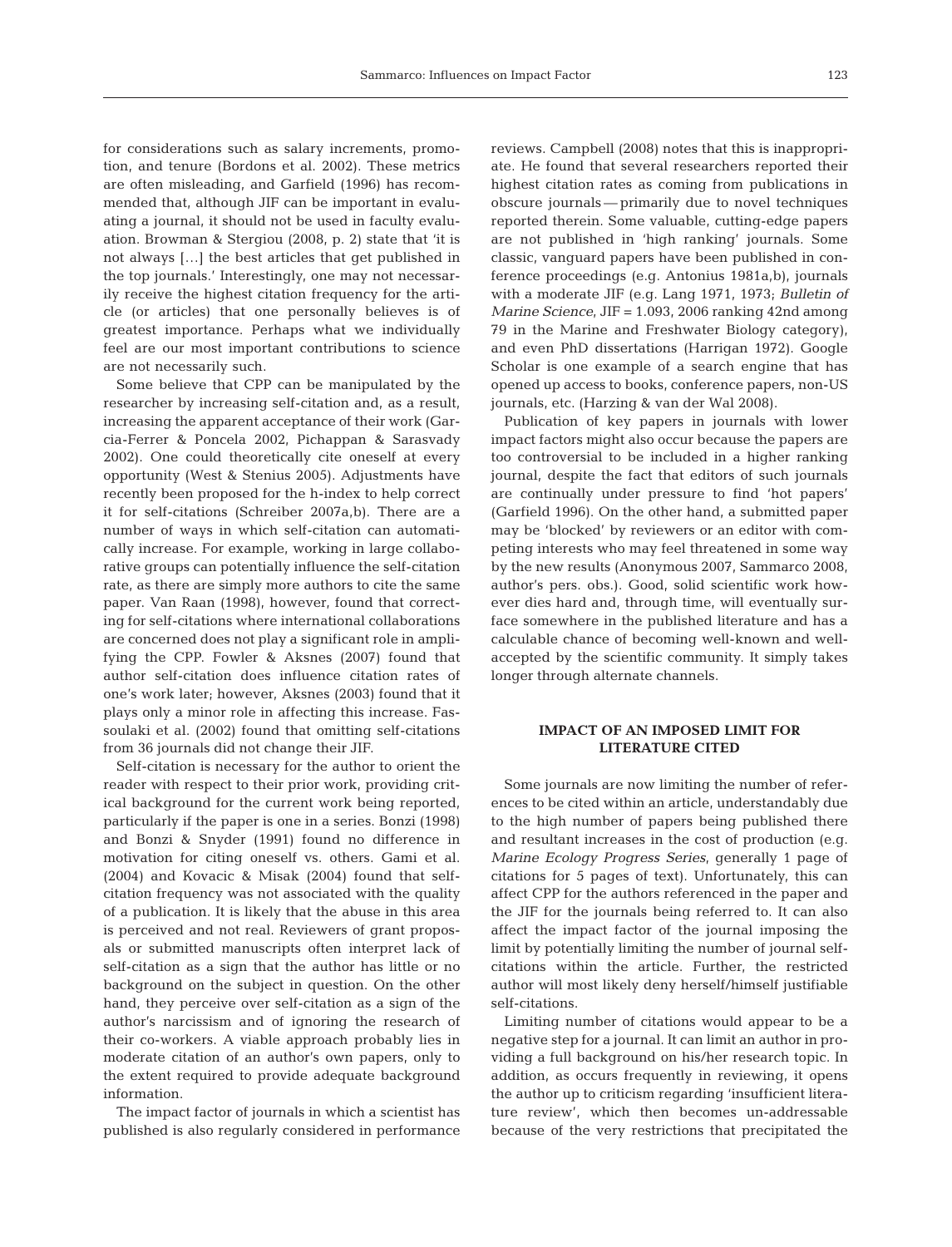comment. It also increases the probability of not citing papers written by the reviewer, which may result in a negative review. To counter this, the author can increase the diversity of authors cited by keeping the number of citations-per-author low. This will help to ameliorate the situation, but it will still handicap the author's ability to provide a solid foundation for his/her report. Permitting the necessary number of references for an article is clearly preferable. Garfield (1996) has pointed out that authors should be encouraged to cite all relevant literature in their paper, and that editors should avoid any artificial limitation on number of references, except in cases where such may be selfserving.

#### **CLOSING COMMENT**

Bibliometrics can serve as valuable indicators in a number of applications (Saha et al. 2003, Browman & Stergiou 2008) such as the evaluation of research (Bornmann et al. 2008) or in performance evaluations (Butler 2008, Harnad 2008). A decrease in CPP for an individual or the impact factors of journals in which that person has published, however, do not necessarily cast a shadow on that person or his/her work. Such changes may be driven by a number of subtle variable forces acting independently of research or publication of the journal itself (Amin & Mabe 2003). For example, Ogden & Batley (2008) reported that the JIF of the *Annals of Occupational Hygiene* rose by 68% in one year — from 2002 to 2003. They also found that journals with a JIF of ~1.5 exhibit a variance of 10 to 20% annually, making the reporting of JIFs to 3 decimal places meaningless. Another finding was that the JIF is a poor indicator of a paper's citation performance or the author's success; a CPP specific to a paper by the author is much better.

Bibliometrics need to be taken with a grain of salt. In concurrence with Campbell (2008), there is no better way to evaluate research or a researcher than to sit down and read his/her paper. The journal of publication is relevant, but of secondary importance. The number of self-citations in a CPP analysis is generally irrelevant, unless excessive.

#### LITERATURE CITED

- ▶ Aksnes DW (2003) A macro-study of self-citation. Scientometrics 56:235–246
	- Amin M, Mabe MA 2003. Impact factors: Use and abuse. Medicina (Buenos Aires) 63:347–354. www.scielo.org.ar/ scielo.php?pid=S0025-76802003000400011&script=sci\_ arttext&tlng=en
- Anonymous 2007. Ethics in reviewing and editing. In: Research ethics, University of Nebraska Medical Center, Lincoln, NE. www.unmc.edu/ethics/data/data\_rev.htm
- Antonius A (1981a). Coral reef pathology: A review. In: Gomez ED, Birkeland CE, Buddenmeier RW, Johannes RE, Marsh JA Jr., Tsuda RT (eds) Proc 4th Int Coral Reef Symp, Manila, 2:3–6
- Antonius A (1981b) The 'band' diseases in coral reefs. In: Gomez ED, Birkeland CE, Buddemeier RW, Johannes RE, Marsh JA Jr, Tsuda RT (eds) Proc 4th Int Coral Reef Symp, Manila, 2:7–14
- ► Bloom F (2000) Welcome Don Kennedy. Science 288:1341
- ► Bonzi S (1998) Patterns of self-citation across disciplines (1980-1989). J Inf Sci 24:431–435
- ► Bonzi S, Snyder HW (1991) Motivations for citation: A comparison of self-citation and citation to others. Scientometrics 21:245–254
- ► Bordons M, Fernández MT, Gómez I (2002) Advantages and limitations in the use of impact factor measures for the assessment of research performance. Scientometrics 53: 195–206
- ► Bornmann L, Mutz R, Neuhaus C, Daniel HD (2008) Citation counts for research evaluation: Standards of good practice for analyzing bibliometric data and presenting and interpreting results. Ethics Sci Environ Polit 8: 93–102
- ► Browman HI, Stergiou KI (2008) Factors and indices are one thing, deciding who is scholarly, why they are scholarly, and the relative value of their scholarship is something else entirely. Ethics Sci Environ Polit 8:1–3
- ► Butler L (2008) Using a balanced approach to bibliometrics: Quantitative performance measures in the Australian Research Quality Framework. Ethics Sci Environ Polit 8: 83–92
- quality. The same principles apply to the impact factor  $\triangleright$  Campbell P (2008) Escape from the impact factor. Ethics Sci Environ Polit 8:5–7
	- Egghe L (2006) An improvement of the h-index: the g-index. ISSI Newsletter 2:8–9
	- Fassoulaki A, Pipilas K, Paraskeva A, Patris K (2002) Impact ➤ factor bias and proposed adjustments for its determination. Acta Anaesthesiol Scand 46:902–905
	- ► Fowler JH, Aksnes DW (2007) Does self-citation pay? Scientometrics 72:427–437
	- Gami AS, Montori VM, Wilczynski NL, Haynes RB (2004) ➤ Author self-citation in the diabetes literature. Can Med Assoc J 170:1925–1927
		- Garcia-Ferrer A, Poncela P (2002) From zero to infinity: Use and abuse of impact factors, journal rankings, and the evaluation of academic economic research in Spain. Dep. Analisis Economico, Economia Cuantativa, Universidad Autonoma de Madrid. Available at: www.ucm.es/info/ icae/seminario/seminario0304/18nov.pdf
		- Garfield E (1994) The Thomson Scientific impact factor. Available at: http://thomsonreuters.com/business\_units/ scientific/free/essays/impactfactor/
		- Garfield E (1996) How can impact factors be improved? Br Med J 313:411–413
	- ► Garfield E (2006) The history and meaning of the journal impact factor. J Am Med Assoc 295:90–93
	- ▶ Harnad S (2008) Validating research performance metrics against peer rankings. Ethics Sci Environ Pol 8:103–107
		- Harrigan JF (1972) The planula larva of *Pocillopora damicornis*: lunar periodicity of swarming and substratum selection behavior. PhD thesis, University of Hawaii
	- ► Harzing AWK, van der Wal R (2008) Google Scholar as a new source for citation analysis. Ethics Sci Environ Pol 8:61–73
	- ► Hecht F, Hecht BK, Sandberg AA (1998) The journal 'impact